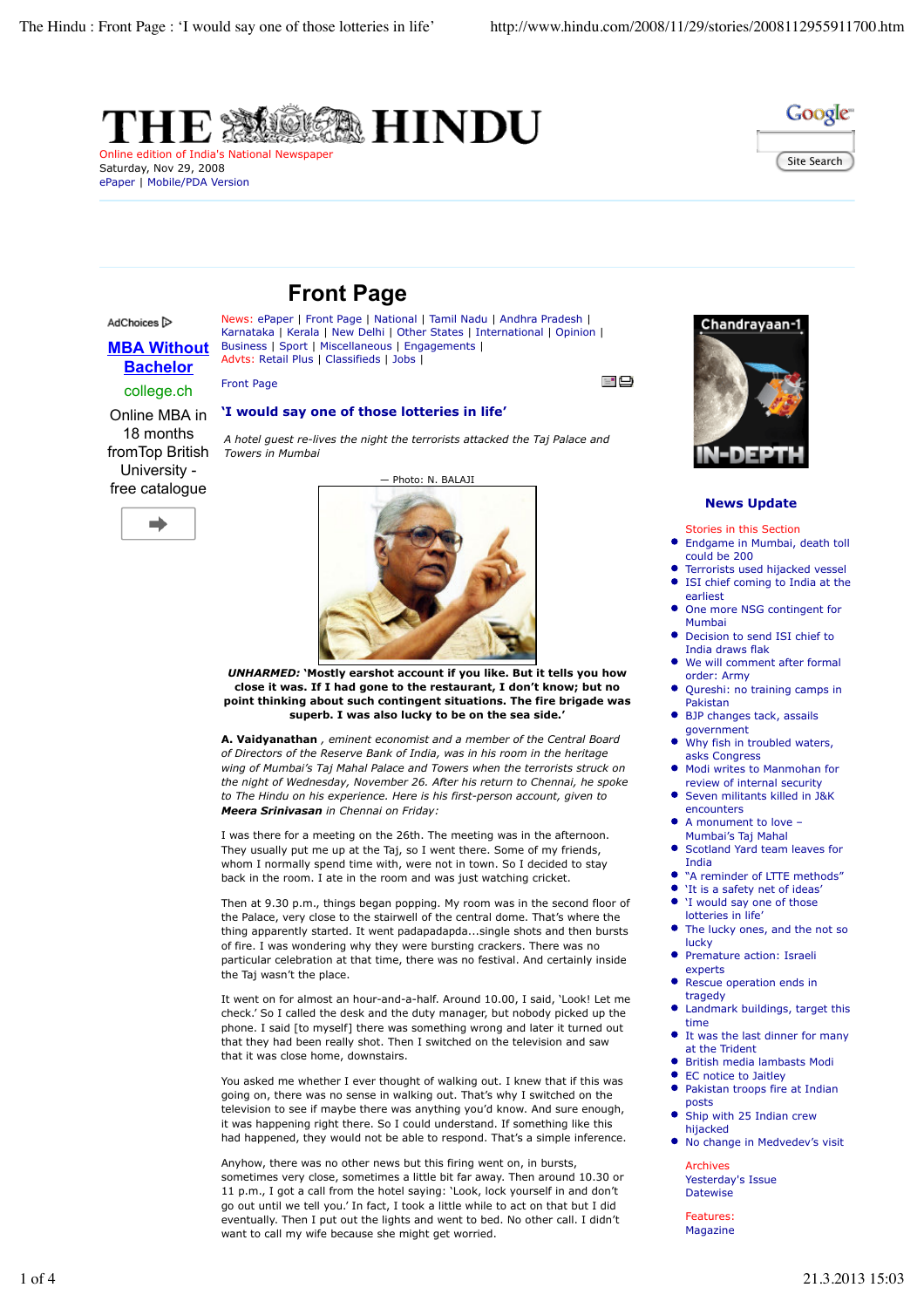Then around 11.00 p.m., there was one huge explosion. In fact, the building shook. I have a feeling that was the one which blew off the roof-top restaurant. Around 2.00 a.m. there was another big one and then the third one around 3 a.m.

But you see, in between there were bursts of fire. What I heard very close in that corridor of mine – it must've been very, very close – was bursts of firing, doors being broken open, people shuffling the debris, including broken glass. It went on. You try and keep calm. When the thing goes... you feel a bit pulled. This went on. Luckily I didn't panic. I took a – I don't know what you would call it – philosophical [view]. I am not given to prayers or anything like that. So I said, 'Look, if the chap is going to come to you next, what the hell do you do? Just sit. You think of little things like what defence (laughs)… and so on. But I didn't panic, I didn't particularly think of death.

But then, it went on. I had put out the lights and I didn't even bother to open the curtains or anything like that. I was very cautious not to do anything that might attract attention. Sometimes, I said: 'Look, what the hell? How do I get out of this? Let's see...let's wait. Around 2 or 3 [a.m.], I began seeing lights outside. You see, my room was on the road – looking over the sea and the Gateway of India. I saw lots of movement. What I heard fairly early on was faint shouts from below: 'Don't panic.' 'We are coming to help.' This was the fire brigade, it turned out subsequently.

At 11 p.m., I [had] looked out, through the translucent curtain, and there was nobody on the road. It was also surprising that I didn't hear any screams or shouts or panic in the hotel. It's certainly true that our doors were locked, but you know if there was such fright … none of that. That was the other somewhat eerie thing.

Then at 3.00 a.m., I took some courage and went to the curtain, removed it a bit and saw lots of these fire service cranes and ladders operating. By that time, they had apparently done quite a bit of rescuing. How do I know! (I didn't know that there was any kind of security.)

### Cordite smoke

But my room meanwhile had a lot of cordite smoke. You could smell it. I had switched off the air conditioner because I don't like it to be too cold. You were breathing that…it's not difficult, but it's irritating when you are in a smoky place.

All this was fine. But I was wondering how people were actually facing this. Subsequently there was a chap who told me about the events at Leopold Cafe. What I did was to push aside the curtains and people were all moving around in the cranes. There was a fire service man who was putting powerful lamps and beaming them at the windows. He located me and said: 'Hold on, we'll come.'

The question was: what do I do, how do I go? The ladder was placed. The fireman came, broke the window, and asked me: 'Are you alone? Do you have much luggage?' I said, 'Give me a couple of minutes to dress.' I put on my trousers and shirt. Put on the shoes without the socks, put the clothes in the carry-on bag. I asked the fireman, 'Do you think I can?' He said, 'Don't worry. Take the bag,' and asked me to come. They helped me get on to the ladder. It was not a platform; you had to get on to it. So I got down. It was around 5.30 a.m.

You know one thing which happened? The bullets were obviously very close, but one of the things that happened was when I was leaving, I found that the entire room was flooded with water.

#### 'Take cover'

And immediately [after I got down] they said: 'Don't stay here. Take cover behind the parked fire engines and then keep going.' Along the side of the Gateway of India, there is a ledge with a sitting place. Everybody was asked to go and sit there – a large number of people.

Next to me was a chap who had a television camera, who apparently was in Leopold Cafe. He described to me the scene. He said this was a backpacking tourist kind of a place; young people go there and have fun. He said they were all eating and suddenly, two fellows broke in, just sauntered in practically, with the guns and systematically, with bursts of fire, shot at random. Sheer carnage, he said, at least 20 people were killed and lots of people injured. This chap even showed me a small brass bullet, which had not detonated or whatever!

#### What about security?

The other thing I noticed this time - you see, I go there every other month. The last time I went, last month, there was very tight security. You could not get into the [Taj] Palace. There is an entrance there which is closed. At the

Literary Review Metro Plus Open Page Education Plus Book Review Business **SciTech** NXg Friday Review Cinema Plus Young World Property Plus Quest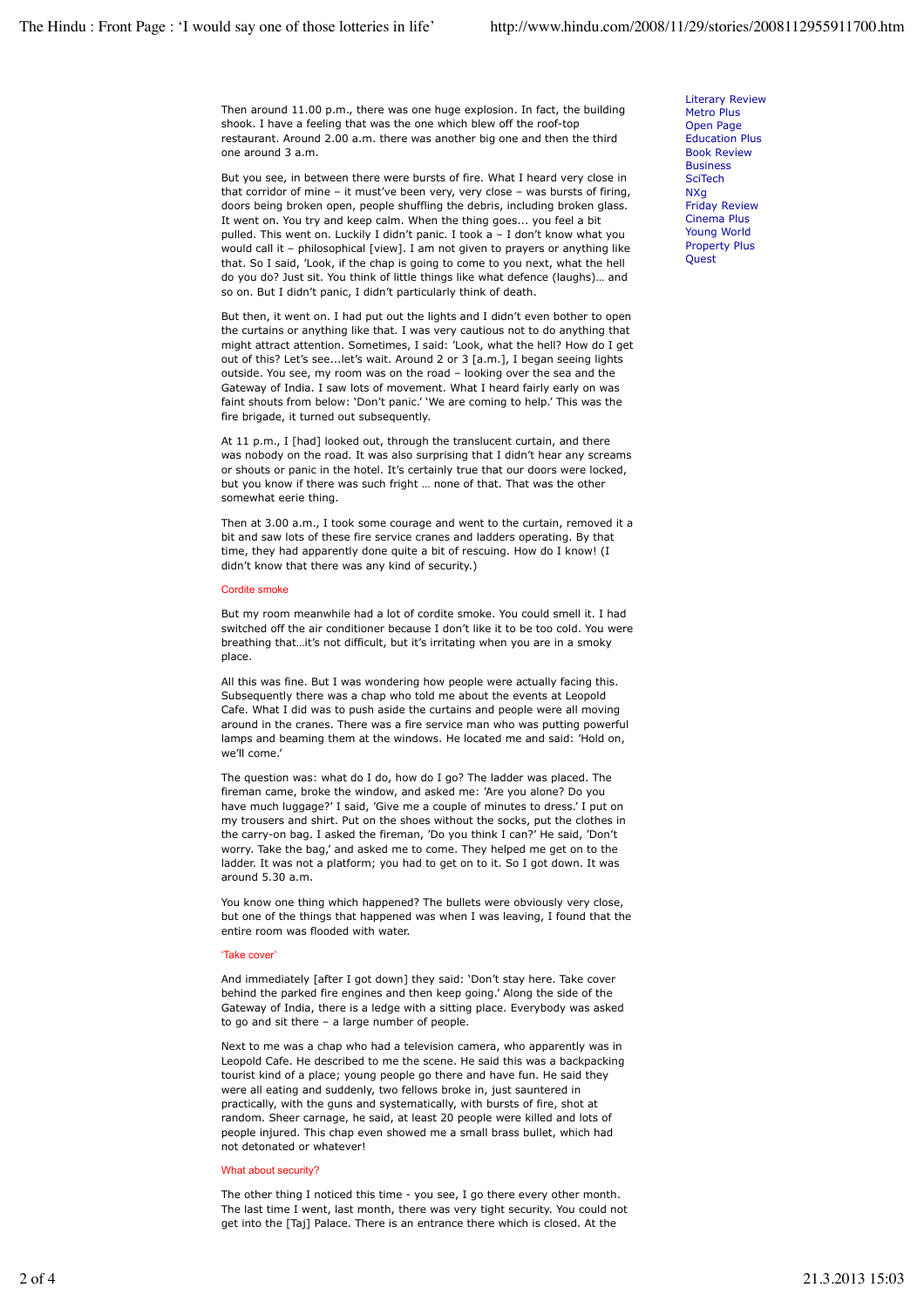entrance to the tower, they had two-level security. First, when you enter the open parking, where the cars are parked, you had a very heavy metal frame, your baggage was searched, and then you went. At the entrance of the foyer, there was another metal detector and you were personally searched and so on. This time I noticed it had gone. We could go straight to the Palace.

So that's how it happened when we got down. In all of this, what you feel is – as I said, I was not panicky, I was fairly calm – the sense that you can't do very much about it by being excited or angry. You are not going to help anything. This, I suppose, is one of those personal qualities that people have. Some people have it, some people don't.

I got down, but still it was obviously a tense kind of experience. I got down and went to the place [the ledge with the sitting place along the side of the Gateway of India]. Then you found you were sort of exhausted – physically and emotionally – and you feel a bit wobbly. So I sat there and after a while the Taj people came and said that they would take care of me. I also contacted my colleagues in the Reserve Bank and they said that they would [make suitable arrangements for me]… By the way, my friends in the Reserve Bank called around midnight to find out whether I was all right. In the meantime apparently, they also contacted the security people. They said, 'Yes, he is in his room.' So they were a bit reassured, but they were not sure what would happen in the morning.

I was already booked on the 9 a.m. flight. So I was able to go the airport in time, have a wash on the way, and that's how it ended.

Now when you then see the visuals, you begin to wonder. The reason why there was no noise at all during all of this – of people screaming and shouting. I think most people decided they would lock themselves in. The places where you would have had screams are in the banquet halls, the dining halls, and restaurants. These are on the other floors. You wouldn't really hear about them on the second floor. That is probably why there was this apparently eerie silence.

But my God! The carnage you see on this [television screen]… one wondered what the sense of all of this was. I don't think there is any point in trying to make sense out of all of this. It is despicable and it also tells you how just a few very determined people with perverse motivation but still strong motivation and technology, they can create such havoc in such a short time! It also occurred to me that it is not possible to have preventive kind of action. After all, it takes just two people or five. They merge in the crowd, they can do all kinds of things.

Look at the force that you have to deploy to neutralise them without harming the large number of people who are around. I think tightening the law is not going to help. The point is: people should understand that this is something that you can't really plan against. All you have to do is to look at the root of this – now that is a bigger problem. We don't have any solution to this. But when people say that it is because of this negligence and that, it is a bit too simplistic. Laws can't prevent this unless you become a police state. In fact, even police states have terrorism. So it is absurd to think we should sacrifice open societies for this purpose.

Anyhow, that is the kind of adlibbing I can do about what I felt. I can't really say anything about an eye witness account. Mostly earshot account, if you like. But it tells you how close it was. If I had gone to the restaurant, I don't know; but no point thinking about such contingent situations. Anyway, nothing happened. The fire brigade was superb. The kind of rescue operation they did. I was also lucky to be on the sea side. If I had been on the other side, I probably would have come back only today, when they cleared the thing up. So it's all right. Some people will say providence…I would say one of those lotteries in life.

### Not in Kolkata

You see, my wife was under the mistaken impression that I was away in Kolkata. She did not see the television at night. So she did not know what was happening. And my daughters were also under the impression I was away in Kolkata. But then, in the morning, the first thing I did when I got down was to call her and say: 'Look, I am in one piece. And this is what happened.' She was a bit puzzled. I said 'Go see the television. You'll see what has happened.'

- Mumbai terror attacks in pictures
- Mumbai terror attacks in pictures 2
- Mumbai terror attacks in pictures 3
- $\bullet$ Ratan Tata's press meet - Podcast
- An affront to the Indian state: Editorial  $\bullet$
- Three Lashkar fidayeen captured
- Symbols of inhumanity will be pursued: Congress
- "Full-scale war, let's stay united"
- Political India responds unitedly